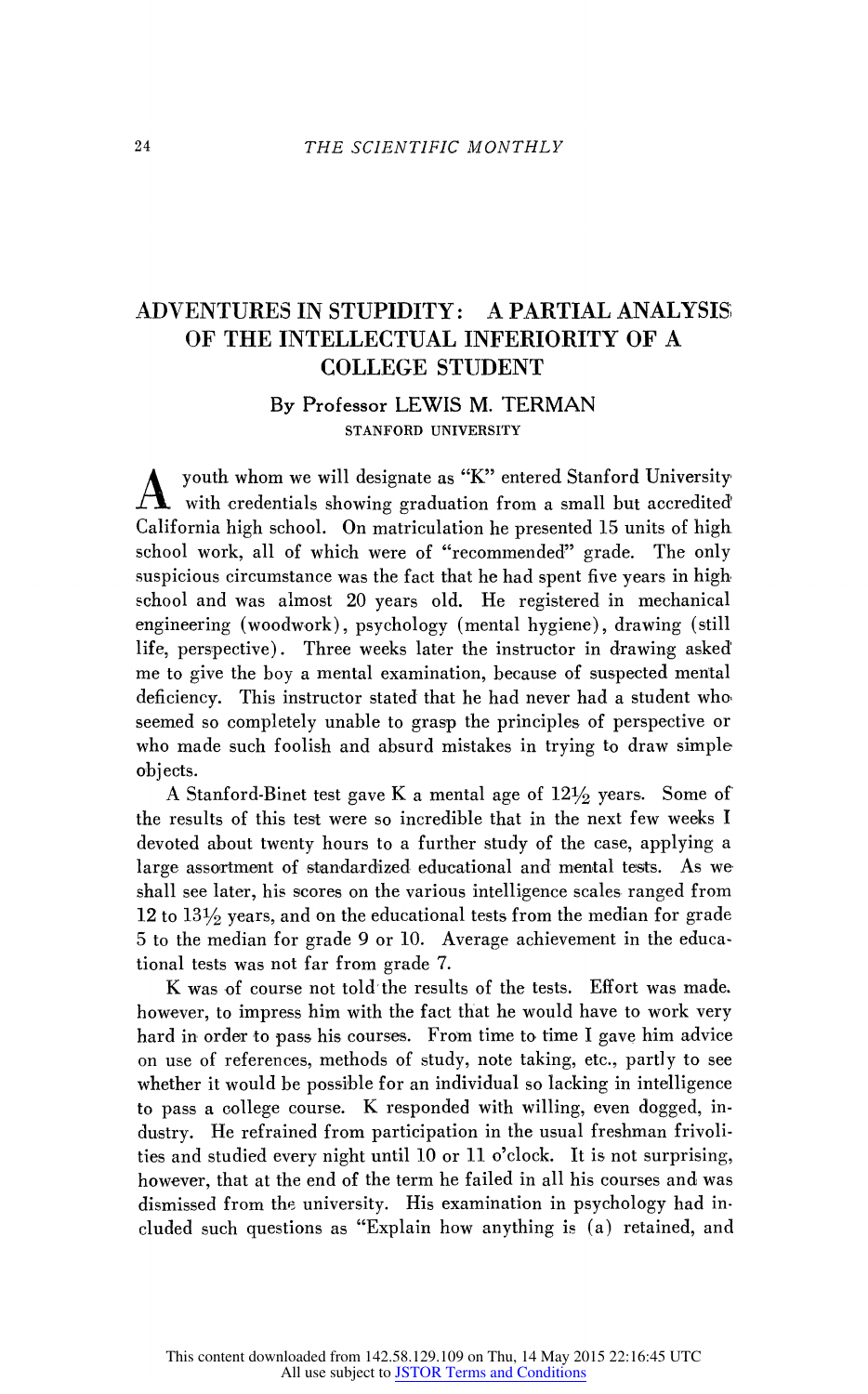(b) brought back to consciousness. Distiinguish between (a) philosophy and psychology; (b) sensation and perception; (c) mind and soul"!<sup>1</sup>

In physical and personal appearance K was rather prepossessing than otherwise. He carried himself well and had a pleasant smile and expressive eyes. As he also had good clothes, excellent manners and a high-powered automobile, he was promptly initiated into one of the Greek letter fraternities.

For purposes of observation I invited K to my home for dinner. His behavior and manners gave unmistakable evidence of a home environment above the ordinary. However, in spite of a certain superficial polish, a discerning olbserver would readily note the extreme commonplaceness of his remarks, and occasional almost infantile crudities of language. He talked little, answering often with only a knowing smile or a softly spoken yes or no. There was something in both smile and voice that tended to disarm suspicion and to incline one to give him the benefit of the doubt, if doubt should arise. His attitude toward me was always one of child-like trustfulness. At no time during the tests did he raise any question regarding the propriety of taking so much of my time, as college students almost invariably do under such circumstances, and at no time did he appear self conscious or apologetic because of his poor showing.

Investigation disclosed the fact that K belonged to one of the most prominent families in the small city where he lived. His father was a banker, proprietor of the leading general store, and had formerly been a member of the local school board. K's mother is said to be a superior woman. K is an only son. His one sister, several years his senior, is a graduate of the University of California.

When K left the university he came to my office to bid me goodbye and told me he was glad it was all over. He said he had not wanted to come to college, or even to graduate from high school. He "never could learn books anyway," and now that he had done his best in college and failed he was glad to go back home to work in his father's store.

We will first recount  $K$ 's test performances in some detail, and later examine them in order to discover, if possible, the psychological nature of their inadequacy.

### STANFORD-BINET TEST

# YEAR VIII, Credit, 12 months.

Although all the tests in this year were passed, K's responses to three of them gave clear evidence of intellectual inferiority. For example, Finding Similarities brought the following responses, each given only after 15 to 30 seconds of thinking:

1 Only one of K's teachers knew anything about the results of the mental tests, or even that such tests had been given.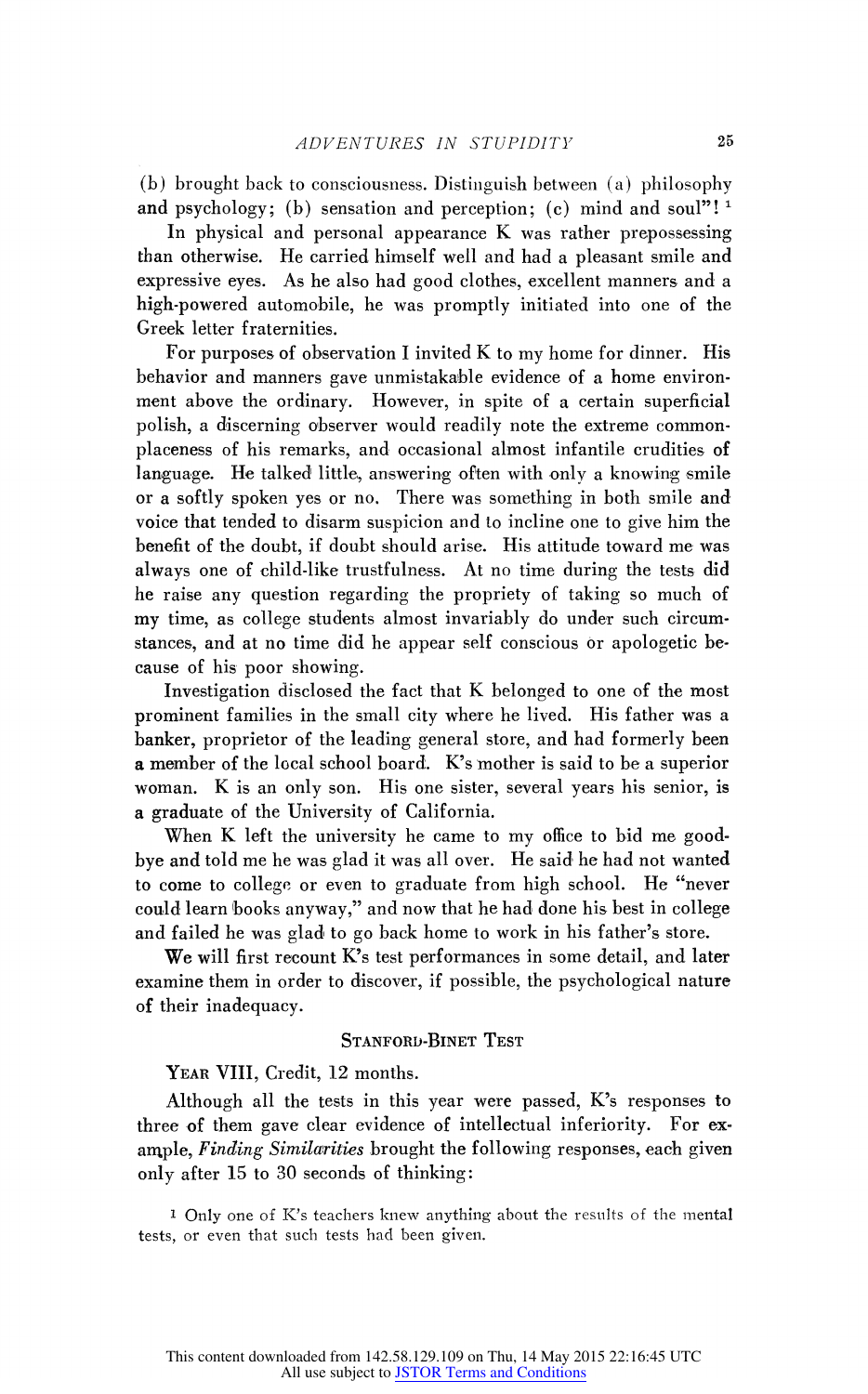(a) Wood and coal--"Both used for  $\hbar$ rewood." (b) Apple and peach--"Skin about the cnly thing." (c) Iron and silver-"Don't know that one. Oh yes, they are heavy." (d) Ship and automobile—"Propeller."

In the Ball and Field test K studied for two minutes and said he could not do it. Persuasion finally brought a response which showed barely enough plan to satisfy the requirements for year VIII. Inferiority of practical judgment was evidenced by the crossing of lines and by the lack of parallelism.

Vocabulary. Score 45, or about median for  $13\frac{1}{2}$  years. Typical responses: Lecture-"To be taught. Sort of lecture course. One who relates about his experiences." Skill—"Knowledge." Ramble—"Go fast." Civil—"Don't know." Nerve-"Pertaining to mind. Get more nerves. Sort of brain." Regard-"Meaning good." Brunette-"White, I guess." Hysterics-"Pertaining to the nervous system." Mosaic-"Pertaining to architecture from a foreign country." Bewail-"Can't think of that at all." Priceless-"No value." Disproportionate-"Can't think of it at present." Tolerate-"Try to get away from." Frustrate-"Sort of nervous." Harpy-"Happy, I guess." Majesty-"Don't know how to use it. Would it pertain to a queen?" Treas. ury-"Pertaining to money." Crunch-"Don't know." Sportive-"Pertaining to sport; not sure about it." Shrewd-"Conservative." Repose-"Don't know that one." Peculiarity—"Very peculiar." Conscientious—"Good in his work, I guess." Promontory, Avarice, Gelatinous, Drabble, all met the answer, "I don't know." Philanthropy-"Would it be wealthy?" Irony-"Strong."

YEAR IX. Credit, 10 months. Failed on Rhymes.

No error in Date, Weights, Change or Four Digits reversed.

Three Words. (a) "The boy hit the ball into the river." (b) "Men must work to have money." (c) "The lakes flows into the river and the river comes to a desert where it dries up."

Rhymes. (a) No rhyme found for day even in two minutes, "I can't seem to get any." (b) Mill-"Pill, bill, hill, rill." (50 seconds). (c) Spring -"Spring, sprung." Told to give rhymes, "I can't seem to think of any."

YEAR X. Credit 10 months. Failed on Report.

Absurdities. No error; answers given quickly.

Designs. One correct, the other half correct.

Reading and report. Read passage in 18 seconds without error. "A fire burnt three blocks near the center of the city. There was a girl asleep in bed. While at the fire a fireman burnt his hands.".

 $Comprehension.$  (a) What ought you to say, etc.—"Nothing." (b) Before undertaking, etc.--"Think about it." (c) Why judge, etc.--"Actions count more. You can see him so much on his actions. Actions usually tell a great deal about a man. He might not have much talking ability."

Sixty words. In successive half minutes gave 19, 15, 10, 11, 7, and 7 words; total 69. Hardly any of the words given were what Binet would call "aristocratic" words. Class series all very brief.

YEAR XII. Credit, 21 months. Failed on Ball and Field.

Abstract words. Hazily explained but all scored plus.

Dissected sentences. (a) and (c) correct. (b) "I asked my teacher for paper to correct."

Fables. (a) Hercules and Wagoner-"Don't sit in the same rut and call for help but get out and do it yourself." (Half credit.) (b) Milkmaid-"Not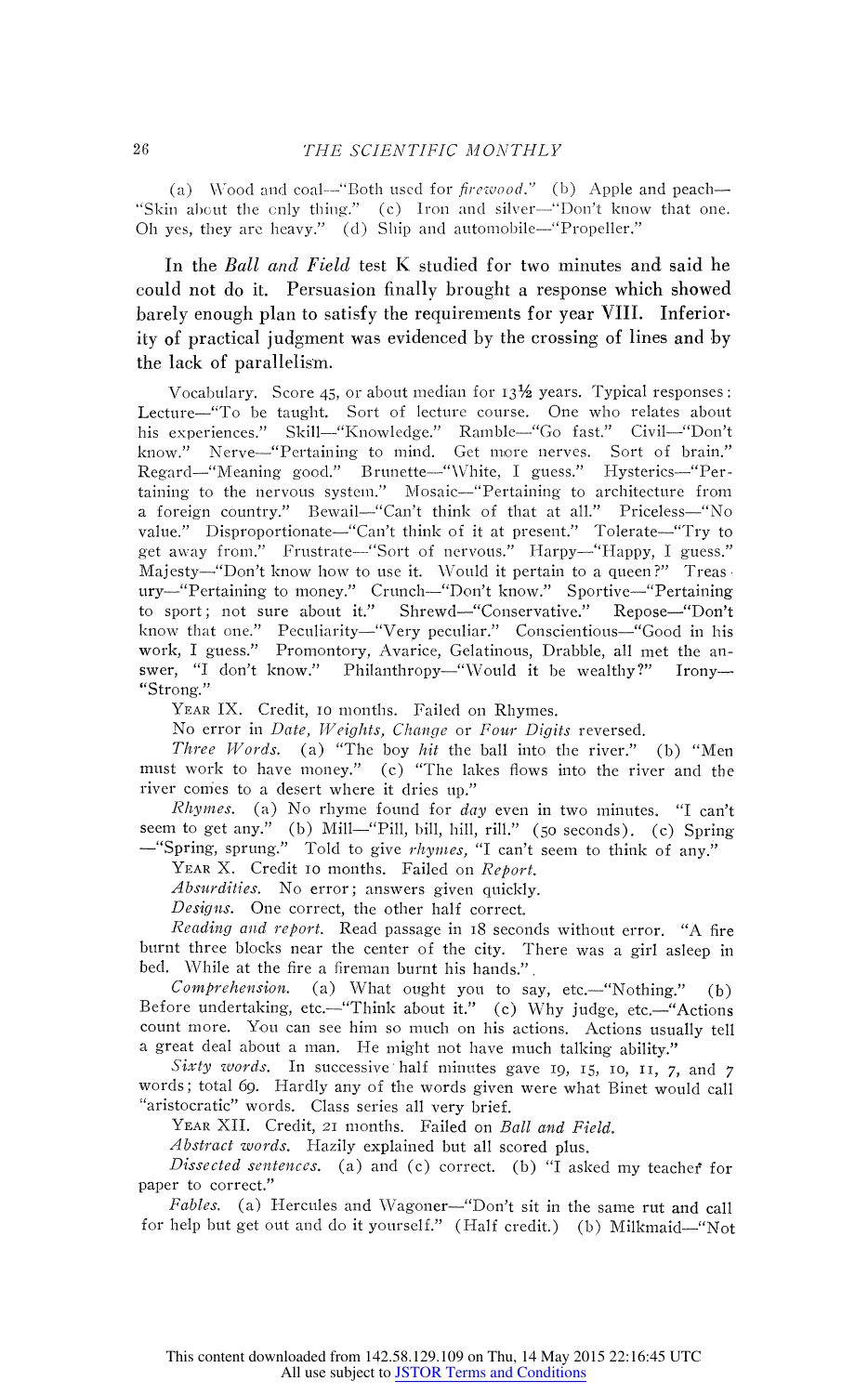to be thinking so far ahead." (Full credit.) (c) Fox and Crow-"Let's see. I know, but can't think. The crow was too vain of herself." (Half credit if liberally scored.) (d) Farmer and Stork-"That the innocent sometimes mnay be caught and the guilty get away. You must not judge all by the ones being caught." (No credit.) (e) Miller, son and donkey-"Mustn't do everything what other people tell us." (Full credit.)

Five digits reversed. One of three correct.

Picture interpretation. First picture brought description only, the others were fairly plausibly interpreted.

Similarities. (a) Snake, cow, sparrow-"Don't know unless it would be the tail." (b) Book, teacher, newspaper-"Learn knowledge from all of them." (c) Wool, cotton, leather-"Clothing." (d) Knife-blade, penny, piece of wire-"Steel." (e) Rose, potato, tree-"Skin, or the heart." (The first three were scored plus, the last two minus.)

YEAR XIV. Credit, 12 months. Failed on Vocabulary, President and king, and Clock problems.

Induction. Answers were 2, 2, 4, 8, 12, 32. That is, the principle was grasped only at the last folding.

President and King. (I) "President has more power. He has a cabinet and rules over the cabinet. A king is mostly a figurehead and is ruled over by parliament." (2) "President is commander-in-chief of the army." (3) "President has the veto power and a king has not." (Scored plus on power, minus on accession and tenure.)

*Problems of Fact.* (a) and (b) both plus. (c) Indian coming to town— "Carriage; wagon."

Arithmetical Reasoning. All correct in 20, 30 and 7 seconds, respectively. Clock Problems. (a)  $6:22$ -"It would still be 22 after 6." (Task explained again.) "Will it go like this-25 after 6?" (Failure in 2 minutes.) (b) 8:10-After 2 minutes, "I can't do it." (c) 2:46-After  $1\frac{1}{2}$  minutes, "I see now, it would be 15 after 10."

AVERAGE ADULT. No credit.

Responses on Vocabulary and Fables have already been described.

 $Abstract Words.$  (a) Laziness and idleness-"One is not willing to work, and other because he won't work." (Scored plus, but is hazy.) (b) Evolution and revolution-"Revolution means revolves. Don't know the other word." (c) Poverty and misery-"Poverty is without means, misery might be with means but not wanting to use them. One suffering." (Plus on liberal scoring.) (d) Character and reputation-"Reputation is what you have had, character is what you have got at present."

Six Digits Reversed. No success. Not over two successive digits given correctly in any series.

Enclosed Boxes. (a) and (b) correct. (c) " $io$ ." (d) " $17$ ."

Code. Time, 5 minutes and 40 seconds. Only two letters correct.

SUPERIOR ADULT. No credit.

Paper cutting test. Made one hole in center of paper.

Eight Digits Forward. Not over three successive digits given correctly in any series.

Thought of Passages. (a) "Tests that you are giving at present is very good for the scientific-let's see-the scientific way. This test may help a person in something what they take up. I forget the rest." (b) "Let's seemany people-happiness--we do not have all happiness in life-and many people wish upon us that—let's see—I can't get it."

Seven Digits Reversed. Would not attempt.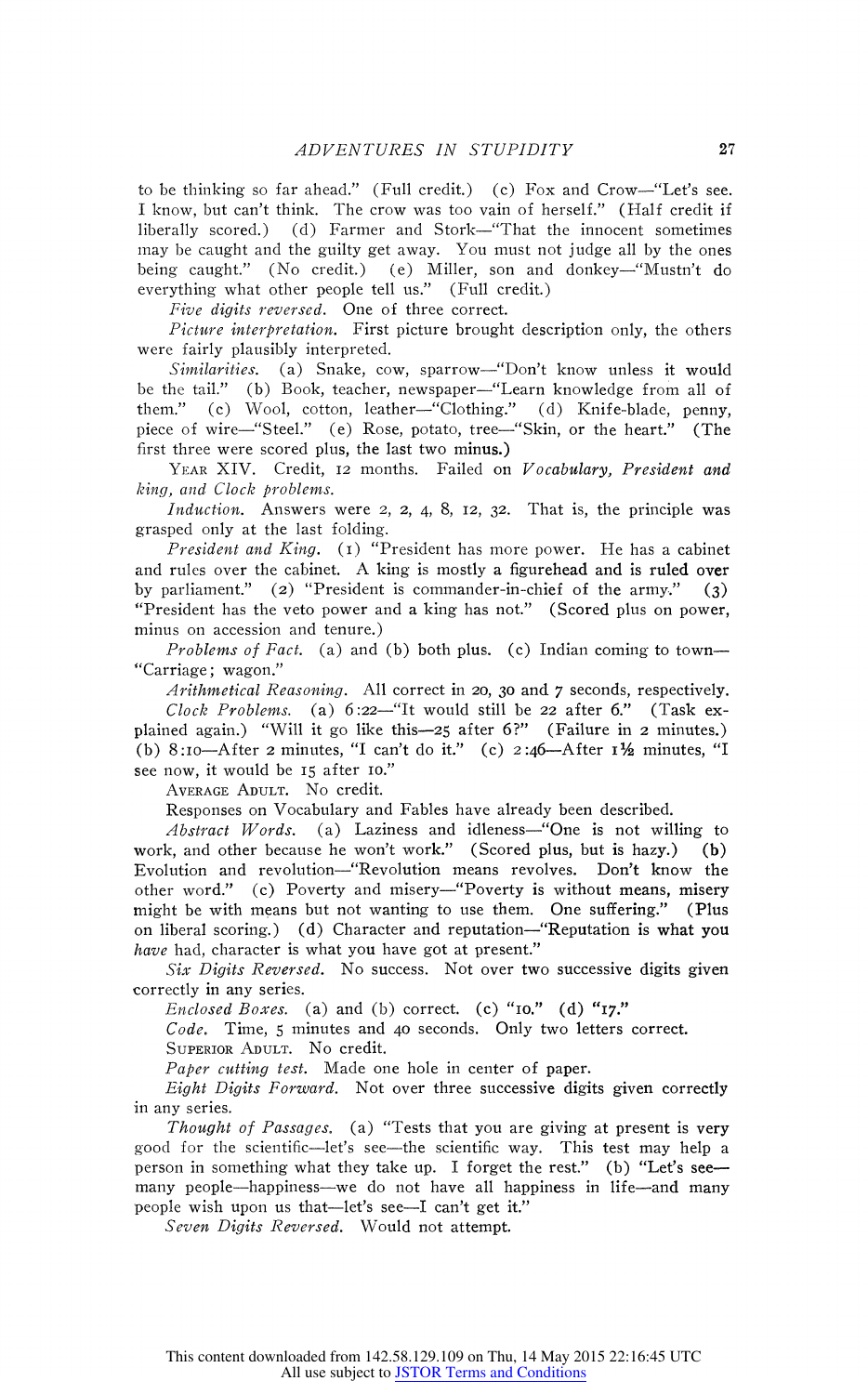Ingenuity test. Showed no comprehension of the task whatever, although I twice explained it and even solved the first problem for him.

The mental age score is 12 years, 5 months. The distribution of successes and failures does not differ especially from what one might expect of an average child of 12 or 13 years. Qualitatively, however, many of the responses are characteristically different from those of an average child of the same mental age. They show more of what Binet called "maturity" of intelligence, and less of "rectitude."

K's 14 years of schooling have brought his vocabulary about a half year or year above the average of his mental age and have made him a fairly fluent reader (pronouncer of words). He makes change quickly and solves simple arithmetical problems, but in practical judgment, in finding likenesses and differences, and in a certain inaccuracy and slowness of thought suggesting faint awareness, his stupidity is more apparent.

# YERKES-BRIDGES POINT SCALE

Total score, 79 points, or about median for 13 years. The following failures were typical:

Repeating 21 syllables. Three errors.

Absurdities. (a) I have three brothers, etc.—"Let's see. It should be Paul, Ernest and I." (b) Swinging cane with hands in pocket, etc.—"That one's all right." (c) Guidepost directions (if you can't read this sign inquire of the blacksmith, etc.)-"He never would be able to find the blacksmith.

Analogies. (b) Arm is to elbow as leg is to-"abdomen." (c) Head is to hat as hand is to—"arm."  $(d)$  Truth is to falsehood as straight line is to—"I have to pass that one." (e) Storm is to calm as war is to—"Have to pass that too." (f) Known is to unknown as present is to—"Known. No, I don't know."

## YERKES-ROSSY ADOLESCENT POINT SCALE

Total score, 48 points. Satisfactory age standards are not available for this scale, but 48 points is probably not far from average for 13 years. Typical responses include the following:

Digits Forward. Memory span, 5 digits.

Repeating Sentences. Failed on all sentences of more than I4 syllables.

Comprehension Questions. (b) Actions versus words-"What they usually do is what they usually say." Asked to explain, "What a person usually does, he has his mind made up and if he should say anything that way his mind would run in the same order." (c) Why honesty is the best policy-"Because you're never caught in a lie; if you are, always there's nothing to hinder you from getting a position."

Definitions. (d) Conceit-"One who only thinks about himself. One who thinks nobody is as good as he is—the branches of work what he's in pretty, or anything that way."

Analogies. Whole is to part as six is to-"half." (f) Sunday is to Saturday as January is to-"February."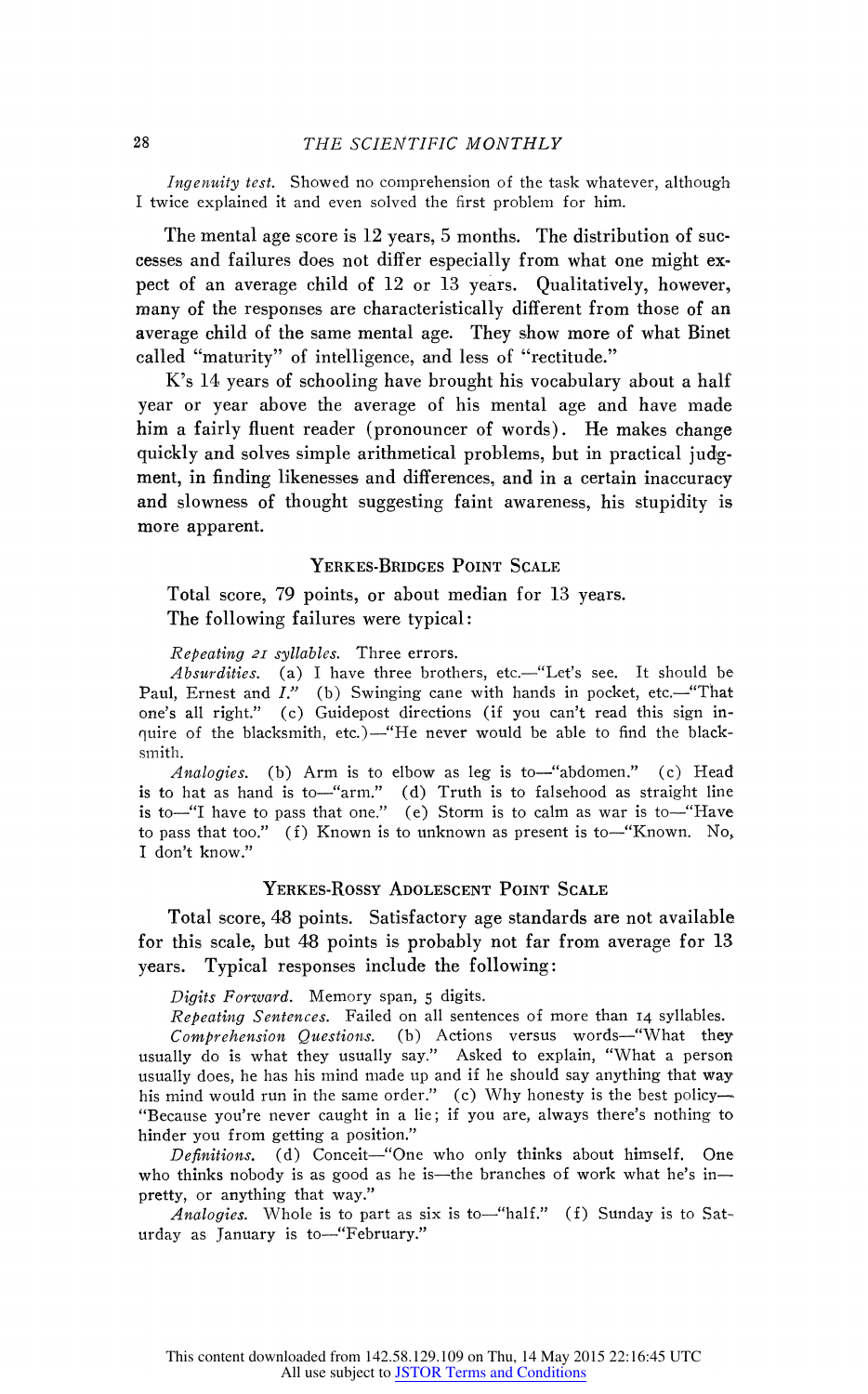Opposites. Wise-"not wise." (20 sec.) Silent-"still" (18 sec.). Similar-"things" (20 sec.). Cheap-"goods" (7 sec.). Never-"will" (12 sec.). (Here task was explained again, as it was evident K had lost the goal) JOy-"gloom" (4 sec.). Prompt-"late" (6 sec.). Vacant-"don't know." Busy—"dull" (12 sec.). Distant—"close" (3 sec.). Lazy—"don' know" (35 sec.). Easy—"hard" (2 sec.). Generous—"close" (3 sec.). Horrid-"mild" (12 sec.). Rude-"good" (5 sec.). Top-"tail" (13 sec.). Many -"few" (2 sec.). Rough-"calm" (4 sec.). Upper-"lower" (3 sec.). After  $-$ "before" (2 sec.).

Letter Line Test. Only one point credit. Code Learning. No credit.

#### ARMY (1917) INDIVIDUAL EXAMINATION

Of tests A to V of the original individual examination methods prepared for use in the army (1917), the following were given:

Clock Test. Could tell time promptly and, when clock was visible, could tell what time it would be if hands were reversed. Failed on latter when clock was not visible. (About a I2 or 13-year performance.)

 $K$ nox imitation. Six successes in ten trials. No success beyond five moves.

Porteus maze. One error in IO-year maze, two in II-year maze and none in mazes for 12 or 13 years. (About a 13 year performance.)

Orientational information. No failure.

Vocabulary. Average for two series of 50 words each was 21 correct definitions. Easy words failed included voluntary, perpetual ("motion in a line"), embers, tragic, optimist, repent, capitulate, contemplate, bestow, cooper ("builds coops"), hypocrite ("sort of non-believer"), etc. (About a  $13\frac{1}{2}$ year performance.)

Disarranged sentences. Two of three correct. (12 years).

Absurdities. Series I and 2, twenty absurdities in all, were given. Only the following were failed: Series  $I(i)$ -A mistake is much worse than a lie, for all people make mistakes and all liars tell lies; Series  $2 \text{ (g)}$ —Just before sunset we sat in the shade of a tall tree and amused ourselves by watching the shadows as they gradually grew shorter and shorter. (At least a 12 year performance).

Rhymes. For stone three rhymes were found in one minute, for permit one, and for resist four.

Likenesses and Differences. Series I and 2 were given, on 20 items in all. There were six failures, besides several passes of low value. (I2 or I3-year performance.) Typical inferior responses were as follows:

How hat and coat are alike-"Both gold rimmed."

Rose, potato, and tree-"Can't get that."

Animal and plant-"Both have hearts."

Lamb, calf, and child-"All have feet."

Grass, cotton, tree, and thistle-"All green."

Memory for Designs. Of the five designs, two were reproduced correctly and two half correctly (liberal scoring). This is probably about a ten-year performance.

Logical memory. Passages  $I$  and  $2$  were given. These are perhaps slightly more difficult than the Binet passage (Fire in New York), and have <sup>20</sup>"memories" each. Both were read fluently and without error. Seven memories were given for the first and II for the second. (iI or i2-year performance).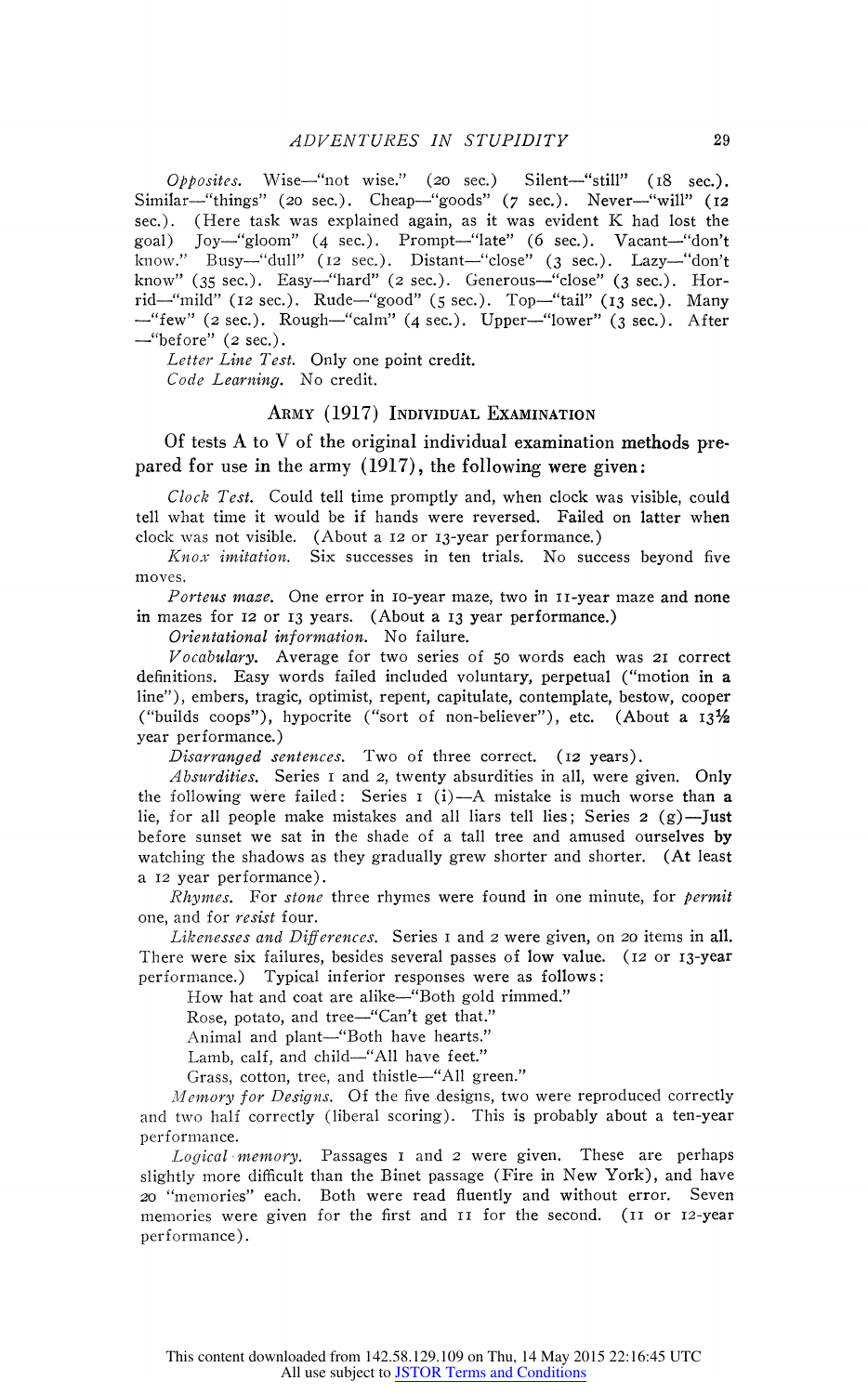Comprehension. All five series were given, or 25 in all. There were eight failures. (About a IO or II-year performance). The following errors are typical:

Why are people who are born deaf usually dumb also?-"Don't know."

You are hauling a load of lumber; the horses get stuck in the mud, and there is no help to be had. What would you do?-"Go for help."

Why has New York become the largest city in America?-"Because of its size and wealth. It covers such a large area."

Why should women and children be rescued first in a shipwreck?-"There ain't any reason."

Why should people have to get a license to get married?-"There would be too many marriages."

Sentence Construction (3 words). All five series given, 15 items. All the responses were correct. (This test belongs at 9 or 10 years).

The scoring of this series of individual tests has not been standardized and age norms are lacking, but I estimate that the value of K's performance is about equal to that of an average child of 12 or 13 years.

#### Miscellaneous Tests

Trabue Completion Tests. Series B. (3) "The stars and the stripes will shine tonight." (6) "She could if she will." (7) "Brothers and sisters should always try to help the other and should not quarrel. (9) "It is very annoying to have a tooth-ache, which often comes at the most bad time imaginable." (io) "To inake friends is always---the---it takes." (Score is I2, or approximately seventh grade ability).

Series C. (6) "The boy who studied hard will do well." (7) "Men are more capable to do heavy work than women." (8) "The sun is so hot that one can not sit in it directly without causing great discomfort to the eyes." (9) "The knowledge of man to use fire is- $-$ -of- $-$ important things known by——but unknown——animals." (10) "One ought to take great care to do the right- $\frac{1}{\text{of}}$ , for one who bad habits-intget away from them." (Score again is I2, seventh grade ability).

Easy opposites. The easy opposites of List 3, Whipple's Manual, brought the following responses: (1) Best-"poor" (3.2 sec.); (2) weary-"tired"  $(2.4 \text{ sec.})$ ; (3) cloudy-"clear" (.6 sec.); (4) patient-"impatient" (2 sec.); (5) careful-"not careful" (5 sec.); (6) stale-"old" (.8 sec.); (7) tender-"tough" (I sec.); (8) ignorant-"bright" (.6 sec.); (9) doubtful-"don't know" (6 sec.); (10) serious-"number" (3 sec.); (11) reckless-"not reckless" (.8 sec.); (12) join-"not joined" (1.2 sec.); (13) advance-"not advanced" (3.6 sec.); (14) honest-"dishonest" ( .6 sec.); (15) gay-"don't know" (9 sec.); (16) forget-"remember" ( $.8$  sec.); (17) calm-"rough" ( .8 sec.); (18) rare-"tender" ( .6 sec.); (19) dim-"bright" ( .8 sec.);  $(20)$  difficult—"easy" ( .6 sec.).

By the usual method of scoring only 8 of the 20 responses are correct. Although reliable age norms for this list are not available, this is probably no better than children of 9 or 10 years ordinarily do. The haziness of K's mental processes and his difficulty in holding to a goal are especially striking. The average time is 3.3 seconds, as compared with the Woodworth-Wells norm of 1.11 seconds for adults. This large difference is in line with K's time record in the Kent-Rosanoff test and suggests marked intellectual inhibition.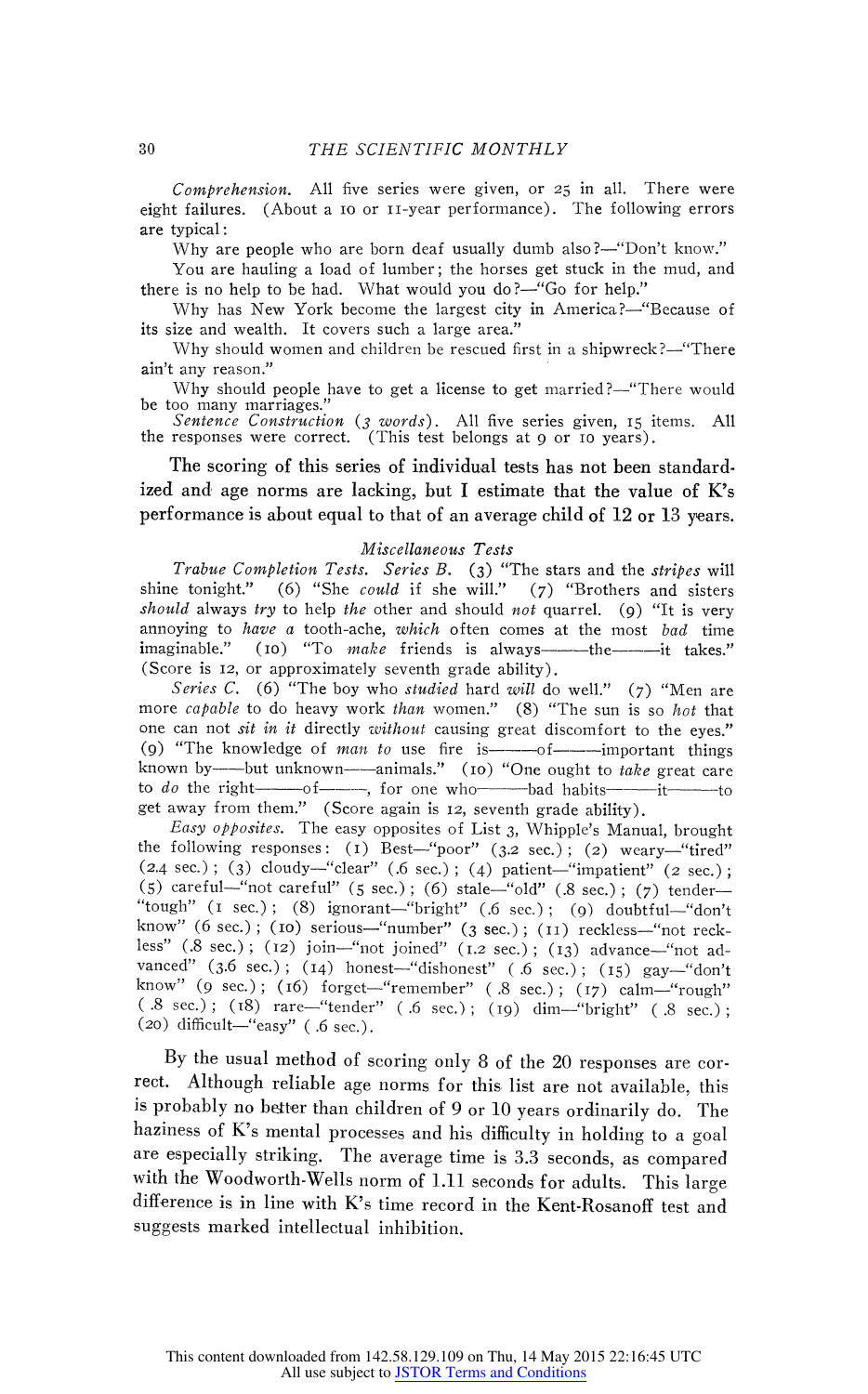$Whipple's information test.$  After checking up the words as marked, it was found that K was able to define only 5 of the 100 words and to give a rough, inexact explanation of only 5 others. This is probably not far from an average eighth grade ability.

*Matching proverbs test (Otis)*. K was given the three Otis provisional lists. These resembled the form of the test included in later published editions of the Otis Group Scale, but were not identical with the latter.  $K$ 's scores on the three lists were 4, 9 and 6. The average of 6.3 represents about eighth grade ability.

Absurd pictures. The Terman series of 44 absurd pictures was next given.<sup>2</sup> As these do not measure above 12 years, it is not surprising that K succeeded with all but two. His intellectual deficiency is clearly not found chiefly on the perceptual level.

Group Examination  $A$  (Original 10-Test Alpha)

Test I. Oral Directions. Only 2 correct. Weighted score 6. (About 81/2 years).

Test 2. Memory for digits. Four correct. Weighted score, 8. (About 9 years). Extreme memory span, 5 digits. (8 or 9 years).

Test 3. Disarranged sentences. Nine correct, 3 wrong. Raw score, 6; weighted score, 12. (About 12 years.) People are many candy of fondmarked false. Property floods life and destroy-marked false.

Test 4. Arithmetical reasoning. Raw score, 6; weighted score, i8. ( $12\frac{1}{2}$  years.) How many hours will it take a truck to go 66 miles at the rate of 6 miles an hour?-Ans. "10." If you buy 2 packages of tobacco at 7 cents each and a pipe for 65 cents, how much change should you get from a two-dollar bill ?- Ans. "1.28."

Test 5. Information. Raw score, 28; weighted score, 56. (About, i6 years.)

Test 6. Synonym-Antonym. Score, 2I. (About i6 years.) Score of this test is not weighted. Omitted definite—vague, concave—convex, adapt conform, debase-exalt, repress-restrain.

Test 7. Best Answer. Five attempted, 4 correct. Weighted score, 12. (About  $II\frac{1}{2}$  years.) Why judge a man by what he does rather than bywhat he says?—"It is wrong to judge anybody."

Test 8. Number Series Completion. Raw score, 7; weighted score, 14. (About I5 years.)

Test 9. Analogies. Six correct. (About 10<sup>1</sup>/<sub>2</sub> years.) This test is not weighted. Omitted or failed on items like the following:

(5) Dress-woman: feathers-(bird, neck, feet, bill);

(6) Water-drink: bread-(cake, eat, coffee, pie);

 $(7)$  Shoe-foot: hat-(coat, nose, head, collar).

Test 10. Number Cancellation. Score, 19. (About 15 years.)

Total weighted score, 175. This is about median for the high seventh grade, or age  $13\frac{1}{2}$  to 14, and is approximately equivalent to score 70 on Alpha. The lowest score earned by any Stanford University student in a group of 300 tested was 205. However, K evidently does consider.

<sup>2</sup> Described in *J. of Applied Psychology*, 1918, vol. 2, p. 348. The pictures themselves have not been published.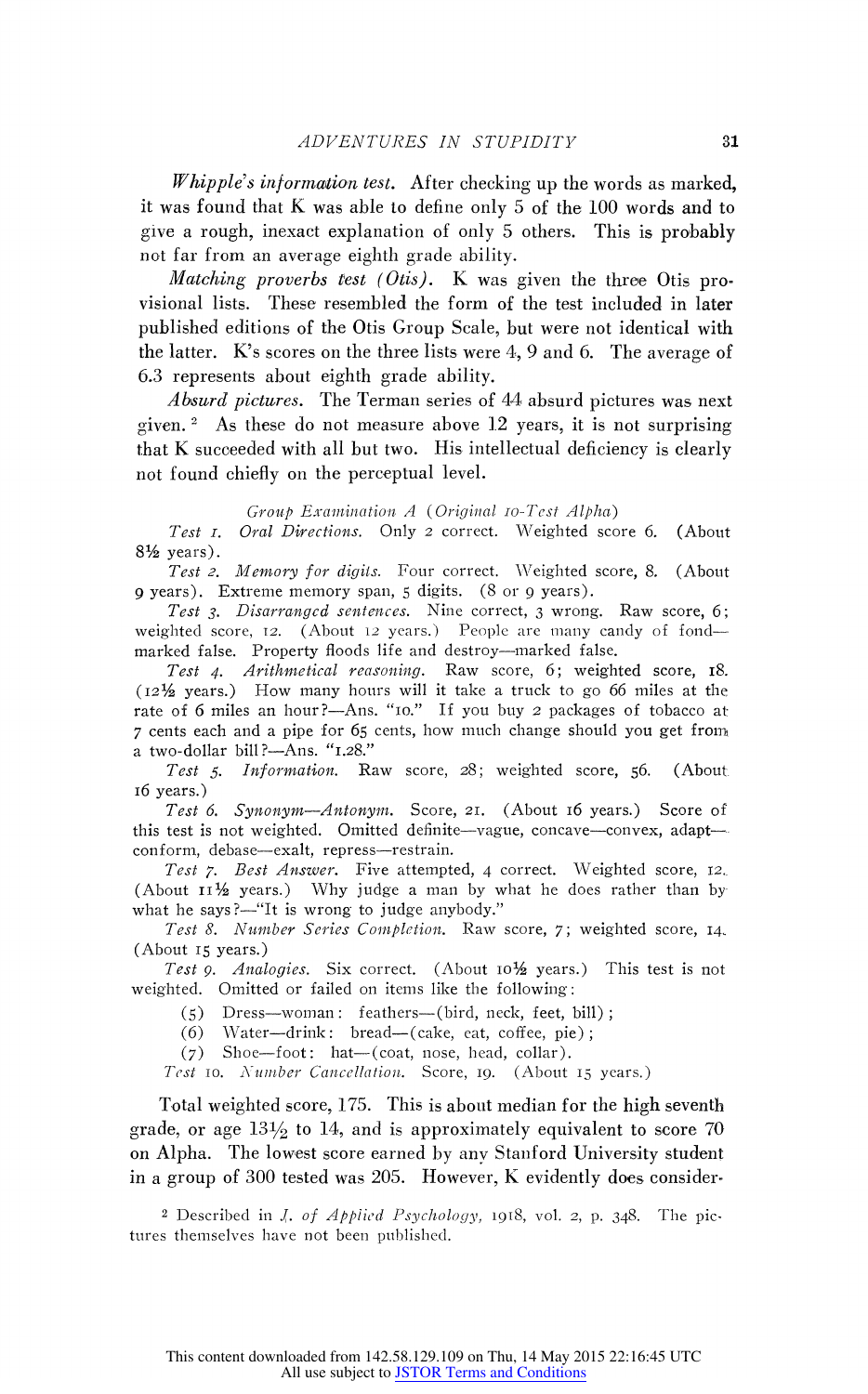ably better on this kind of test than on tests of the Binet type, perhaps because it is more subject to the influence of schooling.

# KENT-ROSANOFF ASSOCIATION TEST

K presented no symptoms whatever of psychopathological tendencies, but the Kent-Rosanoff test was given in order to compare his responses with those found by the authors for typical dull subjects. The results showed 14 per cent. of "individual" and 4 per cent. of "doubtful" reactions. Kent and Rosanoff found 6.8 per cent. of individual responses for normal adults, 14.3 per cent. for normal tenyear olds, and 26.8 per cent. for insane adults. Eastman and Rosanoff found 13.2 per cent. for delinquents (presumably averaging much below normal in intelligence). Accordingly, as far as individual responses are concerned, K's performance resembles that of a dull youth or normal child.

The median frequency of the responses was 22, which is considerably lower than for normal adults. In this case, the low score indicates dullness rather than mental eccentricity. There were no predicate reactions.

There was only one instance of failure to respond, and seven instances of perseverance. These figures are not greatly different from those found for normal adults.

Average reaction time was 3.1 seconds,  $\pm$  1.54. The average for college students is usually between 1.5 and 2.25; for children or mentally inferior adults, about 3. Four responses required more than 10 seconds. K's slow reaction time, as well as the quality of his responses, indicates mental inferiority.

#### Educational Tests

Handwriting. Smooth and legible, entirely lacking in infantile qualities. Grades I4 on Thorndike scale.

Kansas silent reading. Slightly better than eighth grade ability.

| <i>Buckingham spelling test.</i> Lists I and 2. Better than ninth grade ability. |  |  |  |
|----------------------------------------------------------------------------------|--|--|--|
| <i>Courtis arithmetic</i> . The results are shown in the following table:        |  |  |  |

| Process                                                                                                                                                       | Attempts        | Right                      | <b>Notes</b>                                                                                                                           |
|---------------------------------------------------------------------------------------------------------------------------------------------------------------|-----------------|----------------------------|----------------------------------------------------------------------------------------------------------------------------------------|
| Addition $\dots \dots \dots$<br>$Subtraction \ldots \ldots$<br>Multiplication $\dots$<br>$Division \ldots \ldots \ldots \ldots$<br>Speed of Reasoning. $\Box$ | TŌ.<br>14<br>II | ΤT<br>II<br>$\overline{c}$ | Far above eighth grade.<br>About eighth grade.<br>Slightly below eighth grade.<br>Between fifth and sixth grade.<br>About fifth grade. |

The striking thing in the above table is the rapid deterioration in quality of performance in the successive parts of the test from addition to reasoning. That is, the higher the mental processes involved in a test, the more clearly it brings out K's subnormality. In speed and accuracy of adding he compares favorably with the average high school pupil, while in arithmetical reasoning he is little above fifth-grade ability. Three errors, all as absurd as the following, were made in indicating operations necessary to solve problems: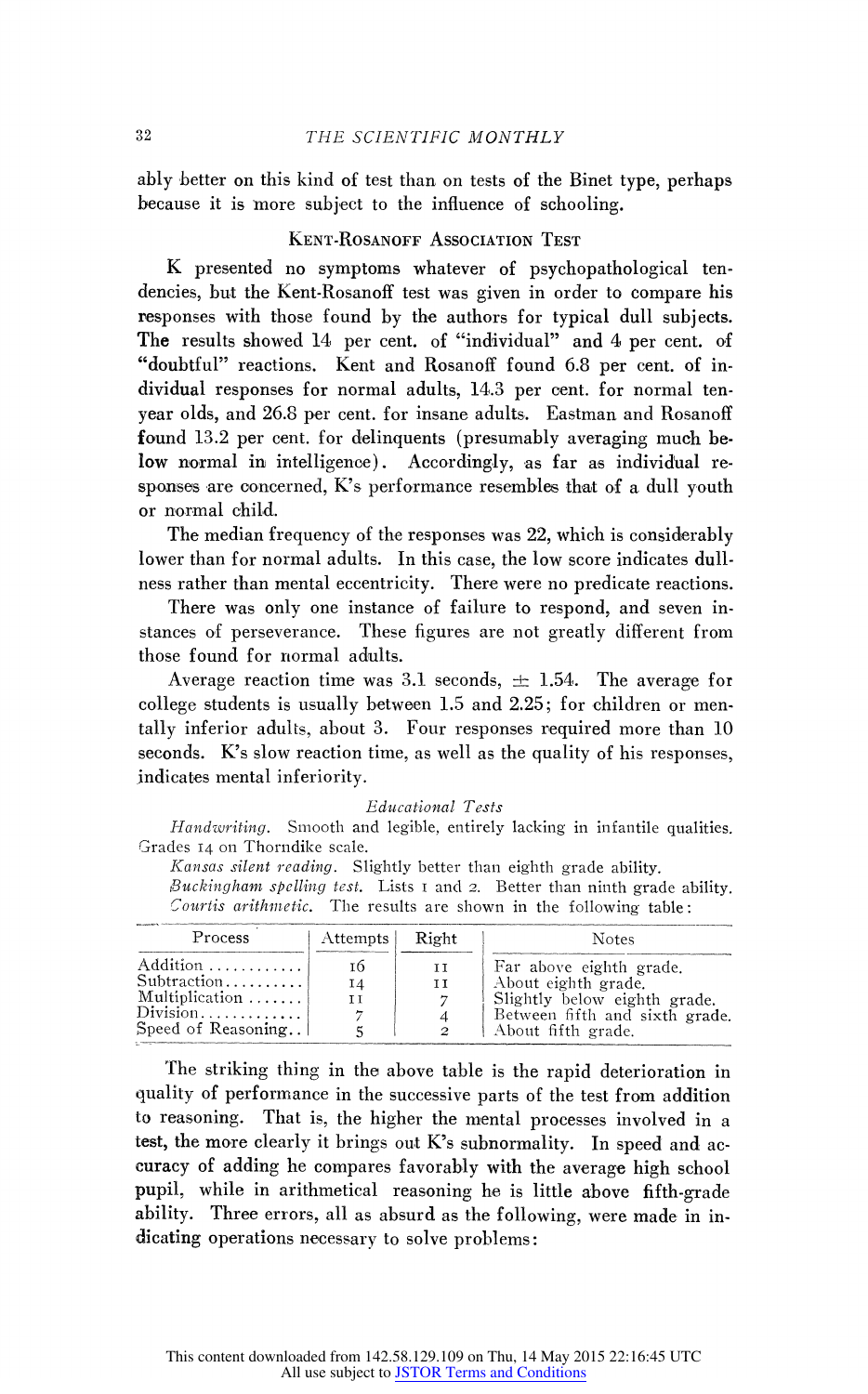I. The children of a school gave a sleigh-ride party. There were 9 sleighs used, and each sleigh held 30 children. How many children were there in the party? Ans.-"Subtract."

History. History was K's favorite school subject. He had studied it for four years in high school, covering ancient, medieval and modern, English, and American History. Van Wagenen's American History Scale (Information B) was first given. From K's responses, we learn that New York was settled by the English, that the Missisippi Valley was first explored by the United States and England, that Lafayette and Hancock were American generals in the Revolutionary War, that Jamestown was not settled until after the fall of Quebec and the capture of New Amsterdam by the English, that Louisiana was not purchased until after the Missouri Compromise and the Dred Scott Decision, and that Alexander Hamilton was president of the United States. This list of interesting facts could have been greatly extended. The performance indicated about seventh or eighth grade ability.

Sackett's Ancient History test was also given. This is also chiefly an information test. The test is in six parts.

I. What the following were noted for: Hannibal, Cheops, Solon, Attila, Mithridates-"Don't know"; Demosthenes-"Great writer"; Charlemagne-"He was a ruler over Egypt"; Constantine-"Ruled over Egypt."

II. Name one of each of the following, from ancient history: a sculptor, a historian, a philosopher, a builder, a poet-"Don't know." A painter-"Raphael"; law-giver-"Demosthenes."

IlI. Historical significance of important events. K couild tell nothing whatever about the historical significance of the Battle of Tours, the Age of Augustus, the Check of the Saracens, the Reign of Alexander the Great, the Age of Pericles, the Burning of Carthage, the Peloponnesian War, etc.

1V. Important battles. Could not tell who fought or won any of the important battles listed.

V. Important dates. The closest he came to any of the ten, dates was about 100 years. The Roman Empire was established about 100 A. D. and fell to the Barbarians about 261 A. D. The Saracens were also defeated around 100 A. D. Most of the events in this list he had "never heard of."

VI. The most important contribution of each of the following to civilization: Greeks-"No idea unless ships. Sort of a fleet is what they had mostly." Teutons-"Came from Northern Europe. Don't know what they gave to the people." Phoenicians-"Don't know who they were." Saracens and Arabians-"Don't know." Romans-"Don't know, unless it was the great art what they had." Hebrews-"Hebrew language only thing I know." (Who were the Hebrews?) "Don't know who they were." (Are they related to the Jews?) "Sort of same thing; are not Jews, though." Persians-"Don't know." Egyptians-"Don't know." Babylonians-"Don't know." Prehistoric Man-"Don't know.'

K's stock of historical information may be inferred from the fact that of the 55 questions in the above six series, 2 were answered correctly. He did know that Cicero was an orator and that Alexander was a warrior ("general").

VOL. XIV.-3.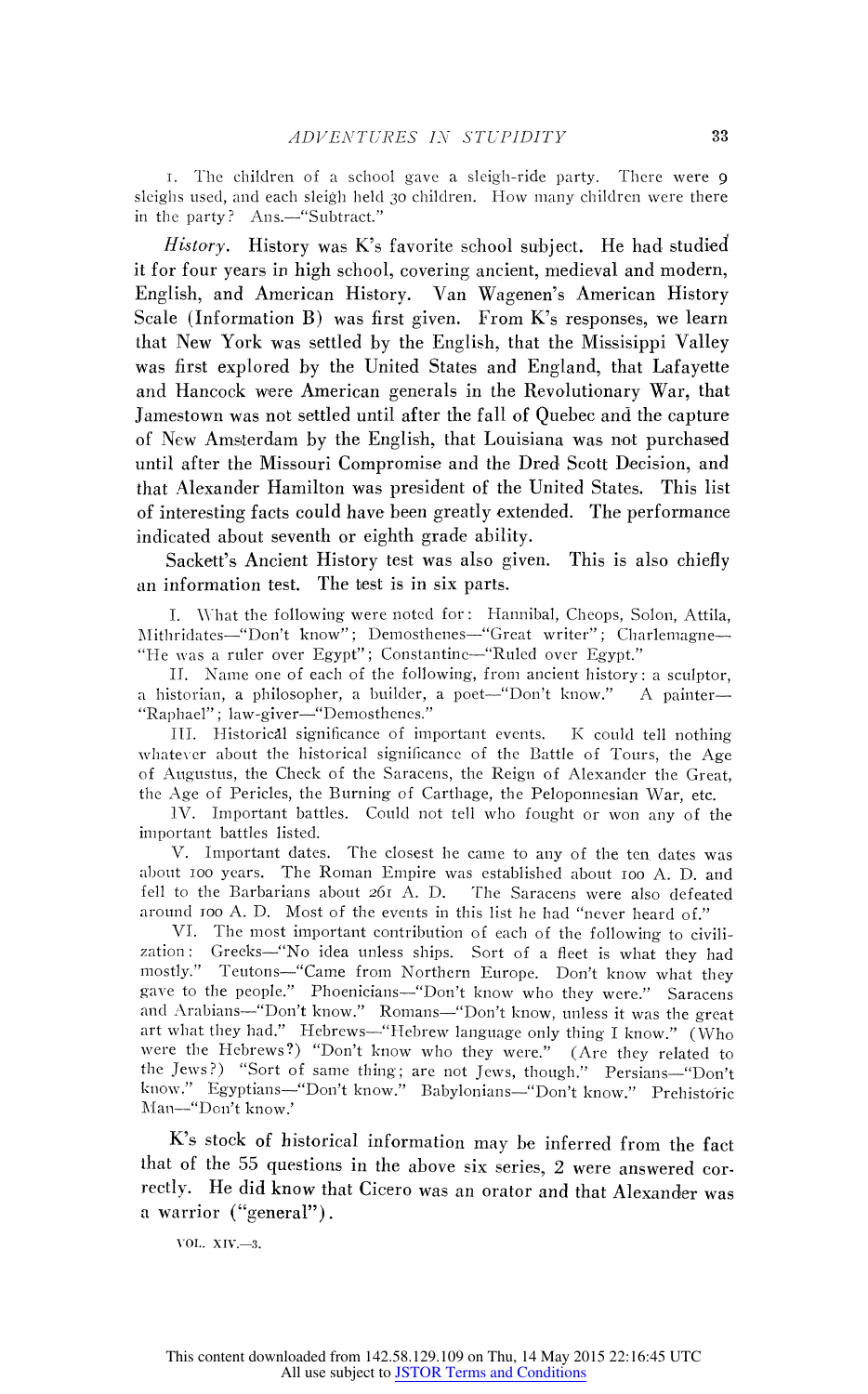## 34 THE SCIENTIFIC MONTHLY

### NOTES ON READING AND HOBBIES

Reading. K stated that from the time he entered high school he had read from one to two hours a day, chiefly newspapers and magazines. The latter included American Boy, The Youth's Companion, Popular Mechanics, The Literary Digest and World's Work. Asked what books he had read through, he could name only the following: Little  $W$ omen, Alger's books, Robinson Crusoe, and several volumes of Draper's Self Culture. Said he had also read a book about the Civil War, but could not name it. Could not remember that he had ever read a book of travel, any novel, or any books on mythology. He had read no poems except those in his school texts—"I don't like poetry."

Hobbies. Seems never to have had any persisting hobbies. Four years earlier had put up a telegraph line, which worked, and learned some of the Morse code. This interest lasted only one winter. Had never tried wireless telegraphy. Once he "helped" another boy construct a biplane model. It seems that this was a simple affair and that K played only a minor rôle in it. Can ride a motorcycle, but "does not take care of it himself or try to fix it when it is out of order." Likes an auto better; says he can grease it, fix the fan belt, repair punctures or adjust the carburetor. However, could not explain the principle of the gas engine or tell what the carburetor and commutator are for. Has never had a set of tools and admits that he was "never much good" with them.

## THE PSYCHOLOGY OF STUPIDITY

The details of K's test performances have not been set forth merely as amusing, illustrations of intellectual gaucherie. Let us see what light they throw on the psychology of stupidity, for the essential nature of intelligence or stupidity is best grasped by thoughtful observation of the bright or dull mind in action.

First, however, it will be well to note that the degree of stupidity with which we are here concerned is really not extreme. K is in fact only moderately less dull than the average of the genus homo, judging, from the intelligence scores made by nearly two million soldiers. His intelligence is probably not equalled or exceeded by more than 70 per cent. of our white voters, by more than 50 to 60 per cent. of semiskilled laborers, by more than 40 to 50 per cent. of barbers or teamsters, or by more than 20 to 30 per cent. of unskilled laborers. It is probably not equaled or exceeded by more than 30 to 40 per cent. of our South Italian or by more than 20 to 30 per cent. of our Mexican immigrants. Compared to the average American Negro, K is intellectually gifted, being, equalled by probably not more than 10 to 15 per cent. of that race. Among the Jukes, Kallikaks, Pineys or Hill Folk, he would represent the aristocracy of intellect. Just as we are prone to forget how the other half lives, so we are equally likely to forget how the other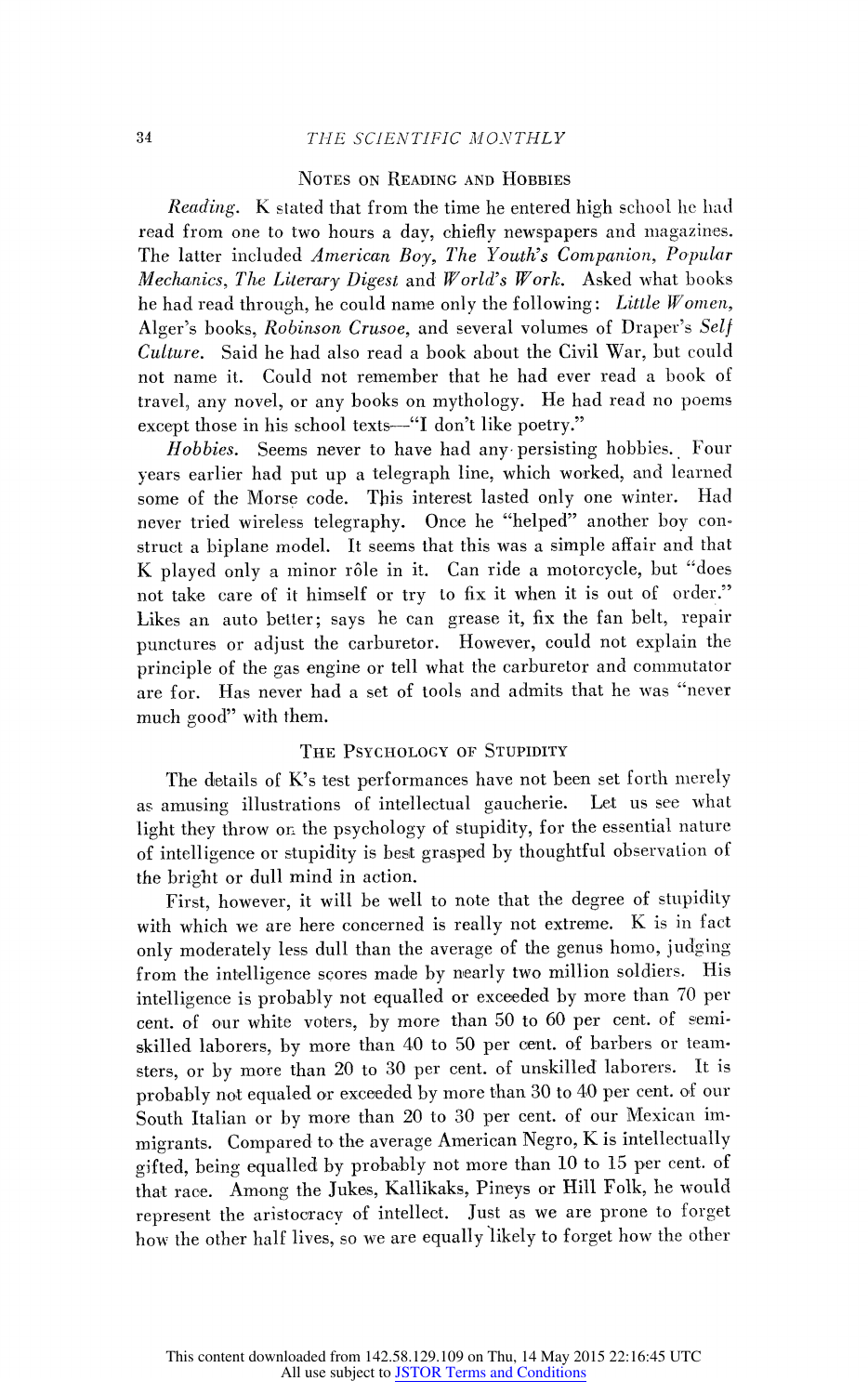half thinks. It is now fairly well established that the strictly median individual of our population meets with little success in dealing with abstractions more difficult than those represented in a typical course of study for eighth grade pupils, that the large majority of high-school graduates are drawn from the best 25 per cent. of the population, and that the typical university graduate ranks in intellectual endowment well within the top 10 per cent. K is stupid only by contrast. Only occasionally does an individual of his moderate ability manage to graduate from high school or enter college. Only an exceptional combination of dogged persistence and parental encouragement or other favoring circumstances can accomplish it. But the introduction of intelligence tests is showing that the majority of colleges and universities do unknowingly enroll a few students of K's intellectual caliber. How this happens and how it may be prevented are questions with which we are iot here concerned.

ln what, psychologically, does K's stupidity consist? Certainly not in the ordinary sensorial, perceptual or sensorimotor processes. In visual acuity he probably equals or exceeds the average savant. In the cancellation of given letters or figures in a mass of printed matter he would rank little if at all below the average of college students. He is probably in less danger of being run over by an automobile than the average college professor. He can probably drive an automobile as skillfully as the average lawyer, doctor or minister could do with the same amount of experience. There is nothing in his intelligence that would prevenit him from reaping world renown as a champion athlete. His handwriting would be a credit to a statesman. His spelling is unquestionably more accurate than the spelling we find in the letters and official reports of Colonel Washington, afterward the savior and the father of his country.

Going from these relatively simple functions to the slightly higher processes of memory, we at once find unmistakable evidence of K's mental inferiority. His memory span is only five digits, direct order, and four digits, reversed order. But we have to do not merely or chiefly with a weakness of memory for discrete impressions. He is able to recognize and pronounce almost any printed word in his spoken vocabulary, but his memory span for words making sentences resembles that of a child of eight or ten years. His "report" of glibly read passages of the newspaper type is childish in its scantiness and inaccuracy, while his report of abstract passages rises little above zero efficiency. He is sometimes able to carry out directions given orally in 15-word sentences, but he responds with only a blank stare to similar directions in 30 to 40 word sentences. So many sounds will not coalesce in his mind into a meaningful whole. Nor is this weakness confined to memory for wvords, for he does little better with simple geometrical designs. He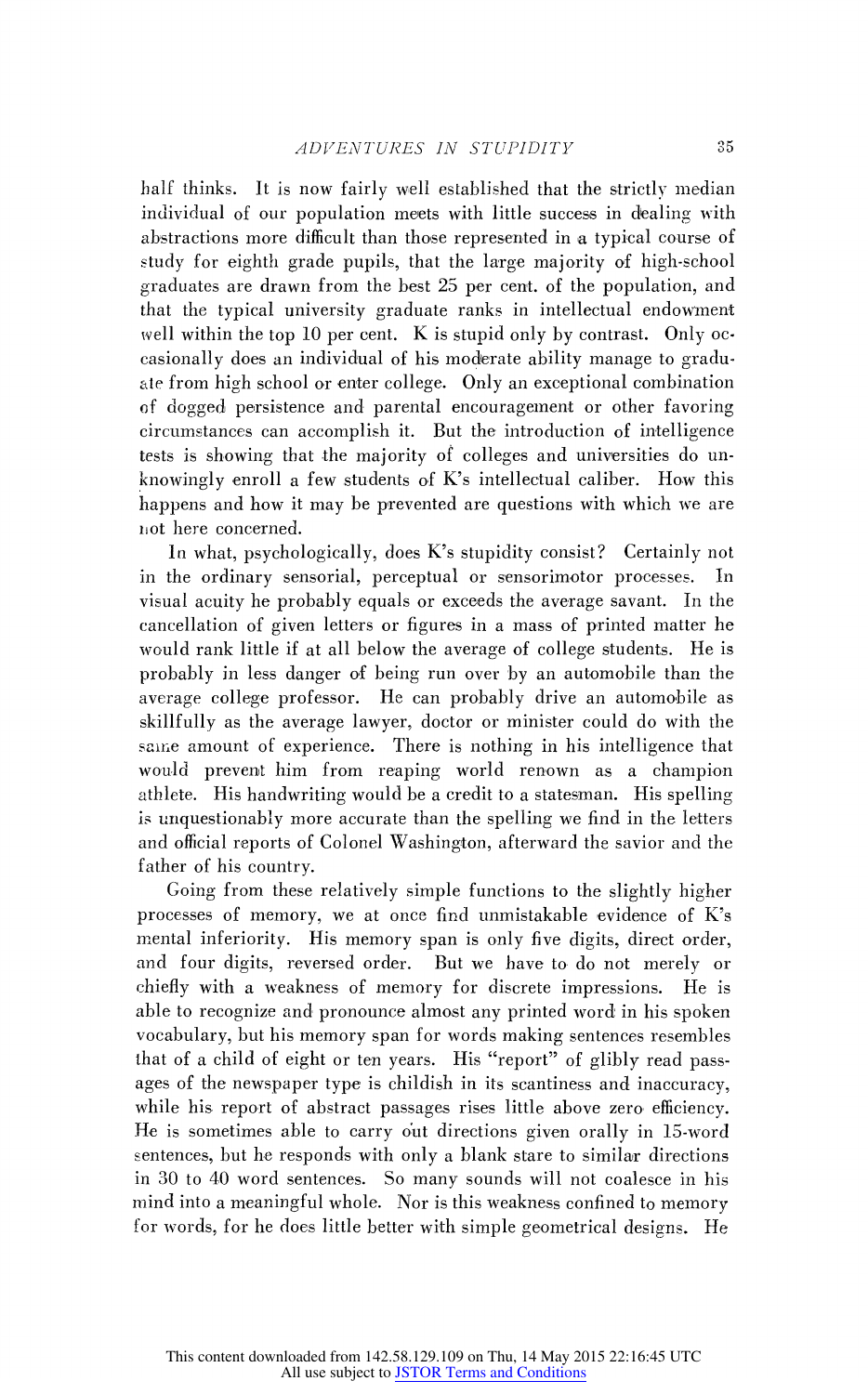is unable to reproduce correctly simple geometrical designs because he apperceives the figures merely as composed of many lines in apparently complex relationship to one another.

How can we reconcile this apparent weakness of memory with the faet that K's fund of general information, as measured by the army test, is equal to that of the average high-school sophomore? Does not the acquisition of information depend upon memory? The answer is that it depends largely on the kind of information. The kind called for in the original form of the army test relates largely to every-day perceptual experiences (common animals, plants, advertisements, sports, etc.). ln information involving memory for abstract terms or appreciation of logical relationships, K makes a ludicrous showing. Information about base-hall champions or movie stars is within his reach; historical information is not.

K's success is no more brilliant when it comes to feats of constructive imagination. He was able to draw a clock face so as to show the position of the hands at any specified time, but he could not in imagination reverse the hands. He could not construct in imagination the situation represented by the problem of enclosed boxes. In the Binet paper cutting test, he could not imagine how the notched sheet of paper would look when unfolded. He could not retain or manipulate visual imagery well enough to reproduce the letter code. To think out new combinations of machinery or forces, as in the field of mechanical inventions, appears to he as far beyond him as the ability to manipulate abstract language symbols.

The weakness of K's constructive imagination is also shown in his lack of resourcefulness in meeting practical difficulties like those involved in the Ball and Field problem, the ingenuity test or the Knox Imitation test. The latter is not, strictly speaking, an imitation test, for success in its more difficult parts depends chiefly on adopting the scheme of numbering the positions, as 1, 2, 3, 4, etc., and remembering the numbers. This required resourcefulness is of a kind K can not bring to bear on a new problem. If he were a factory laborer, he could doubtless be taught to perform satisfactorily fairly complicated kinds of routine work, but he wouild not be likely to devise any new procedure to make work easier or lighter.

In the appreciation of absurdities of a kind which are chiefly on the perceptual level or which involve only the simplest of ideas (absurd pictures), K makes a fairly good showing. He shows somewhat less ability to detect absurdities expressed in language, particularly if expressed in fairly long or complicated sentences. To absurdities on the level of the abstract he is of course blind. He would doubtless read without the slightest suspicion of fraud a poem or sermon or legal document constructed so as to contain nothing but absurdity, provided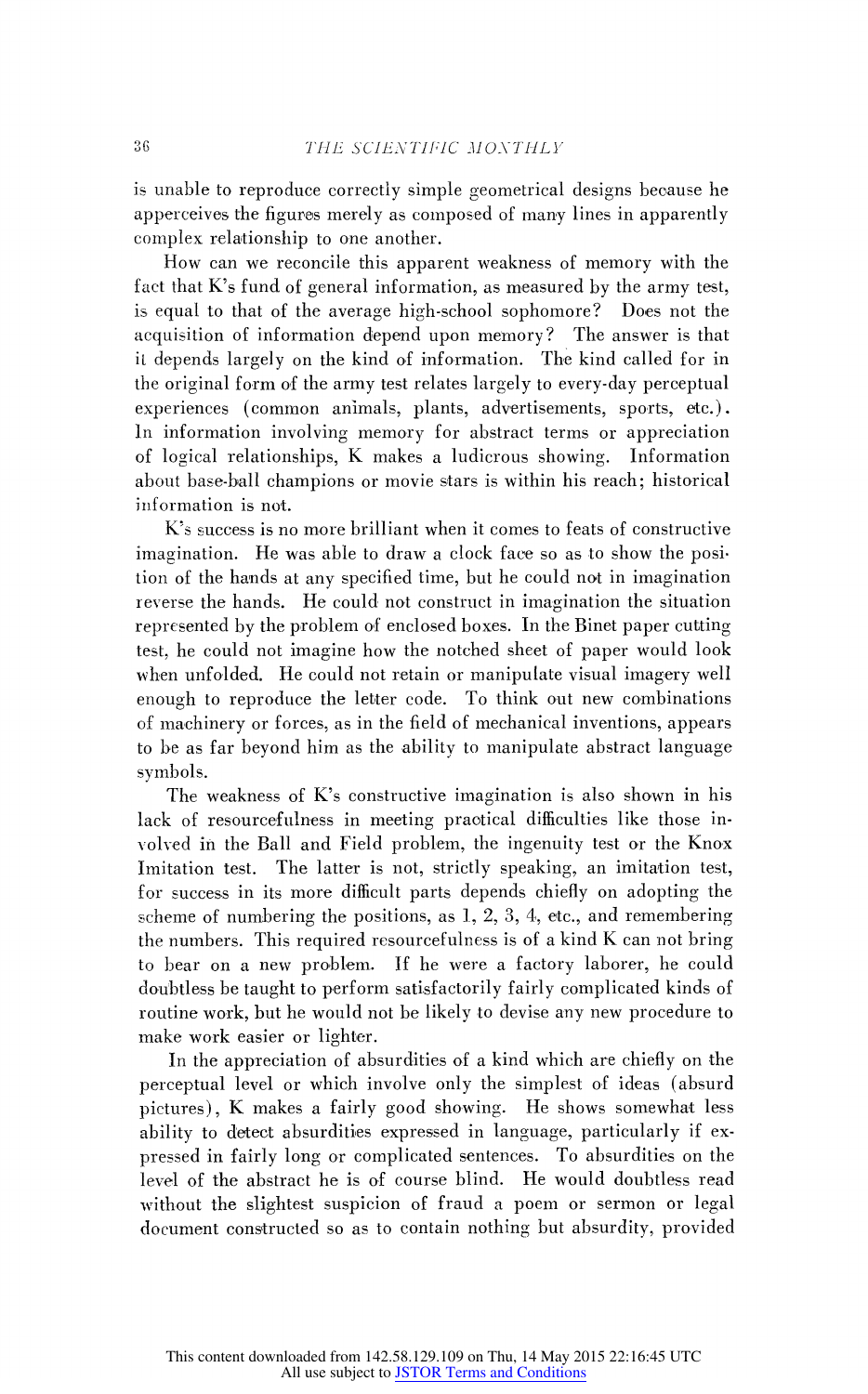only the language was sufficiently smooth-flowing. The absurdity about the road which was down hill in both directions involves little more than the re-presentation of sensed experience, hence was well within K's ability. That about the three brothers demands an appreciation of language relationships which proved to be beyond him.

In "Combinative ability" of the kind which Ebbinghaus rightly re, garded as such an important aspect of intelligence, K reveals, notwithstanding fourteen years of schooling, the capacities of an average child of twelve years. His desert-rivers-lakes entence is correct in form, but abisurdly foolish. In the Trabue test we find habitual associations dominant over sense, as in "The stars and *stripes* will shine to-night"; also a weak appreciation of sequential relationships and language form, as in "She could if she will," "The boy who studied hard will succeed," etc. The meaning of a simple mixed sentence like "people are many candy of fond" is not grasped by K because he is unable to profit from logicai cues. He sometimes reacts to pictures by descriptions rather than interpretations because he sees merely parts without grasping the whole they compose. Subtle meanings, whether of language or pictorial representation, are lost on him. The gulf that separates him from Millet is as enormous as that which separates him from Shakespeare. In no intellectual activity that involves the "elaboration of parts into their worth and meaning" (Ebbinghaus) could he possibly excel. "Two and two" as numbers he can put together by the simple laws of habit; "two and two" as parts of a more complex situation will not combine.

In comprehension K fails equally with simple cause and effect relationships in nature, human relationships, and the rationalization of custom. Why the deaf should also be dumb is as much a mystery to him as why the rainbow is many-colored. New York is the largest city "because it covers such a large area." Why honesty is the best policy, why women and children should be saved first in a shipwreck, why marriage licenses are necessary, involve issues too subtle for him to grasp. Although his inferior powers of comprehension render him incapable of real morality, his moral life, measured by the ordinary standards, appears to be quite normal. He is honest, and considerate and not likely to commit bigamy or marry without license. He follows custom but can not see beneath it or behind it. He is about as likely to be a moral reformer as to he a philosopher or poet or inventor or scientist.

Closely associated with this weakness of comprehension is his inability to interpret fables, which usually bring either a eomment in terms of the concrete situation or else a generalization which is beside the point. He grasps crudely the general trend of the story, but is insensible to the thought fringes which give it meaning. He is able to imagine the objects and activities described, but taken in the rough such imagery gets him nowhere. It is no wonder, therefore, that he should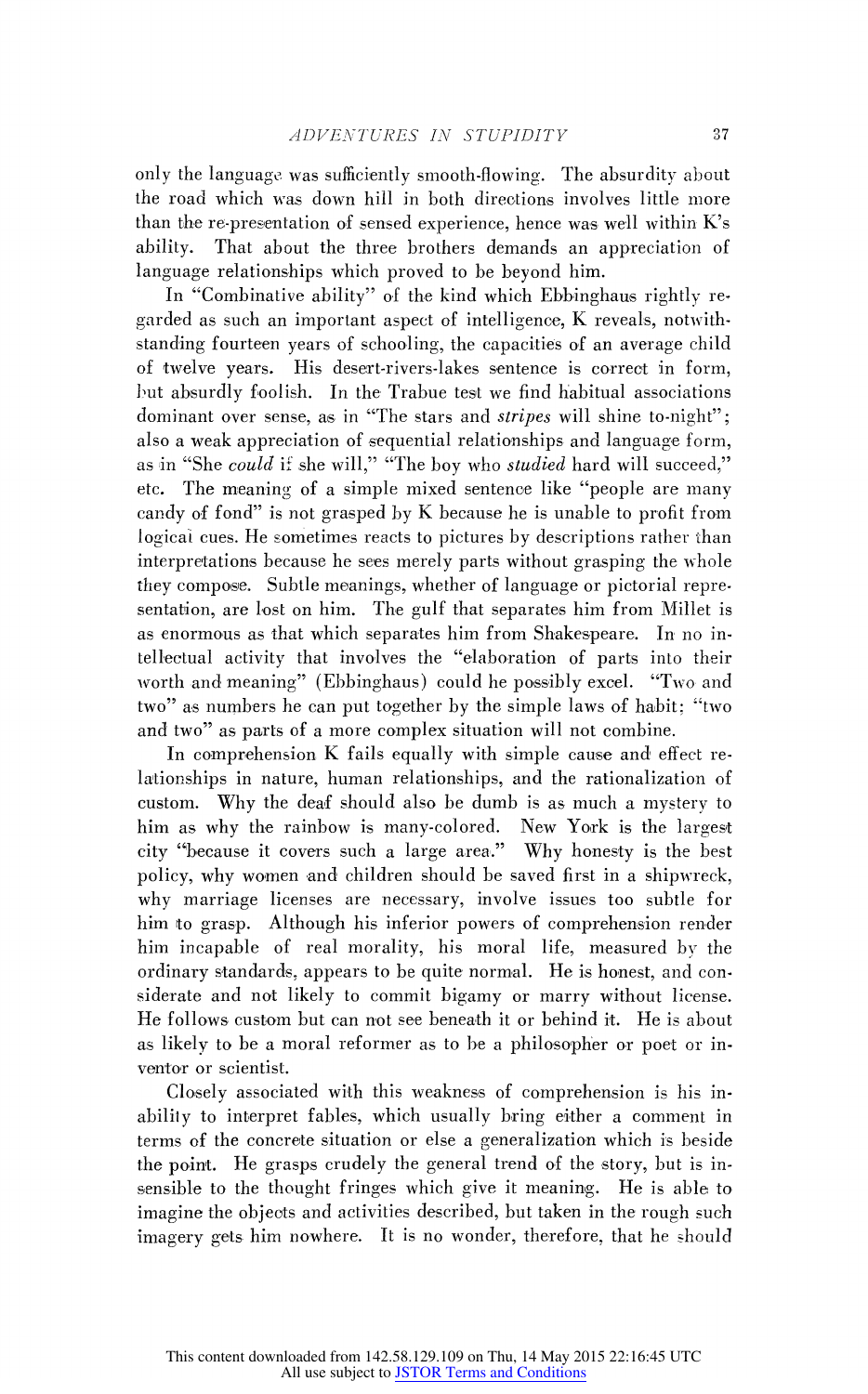match as equivalents proverbs of the most diverse meaning, for proverbs are generalized experience expressed in highly figurative language. K's moral life will never be integrated by principles of action derived from experience. It is more likely to consist of rule-of-thumb behavior. And if he can not generalize his own experiences he is not likely to read much meaning into the behavior of others. He is not likely to develop that intuitive appreciation of the motives and attitudes of others which are necessary for the exercise of leadership. He will make as little headway in understanding the universe of personalities around him as in understanding the laws of gravity, the properties of the atom, the theory of evolution, or the canons of poetry.

Striking examples of the poverty of K's intellectual resources are seen in the various tests of association. Of the dozens of words in his vocabularly which rhyme with spring he could not think of one. During the last minute of the sixty-word test he was able to name words only at the rate of 7 in a half minute. Analogies involving concrete objects he can sometimes complete correctly, more often not; but his response is not often wholly irrelevant. Arm is to elbow as leg is to-he completes with "abdomen"; a part of the human body, but not the part called for by the logical relationships given. In naming opposites he sometimes loses sight of the goal and responds with a synonym, as in weary-"tired"; stale-"old." In other cases he responds with a word which is frequently associated with the stimulus word in everyday phraseology, as cheap-"goods"; never-"will." Still other responses are either slightly inexact, at best-"poor," or else almost but not quite irrelevant, as top-"tail"; horrid-"mild." Both the low "frequency" of the Kent-Rosanoff response words, and the slowness with which they are given, indicate a lack of variety in concept interconnections, with consequent poverty of verbal associations. As Binet might put it,  $K$ 's ideas lack direction, are not fruitful, and do not multiply. They are inert and lack valence. The result is intellectual sluggishness and haziness. Our subject will never draw hair-splitting distinctions; he is even incapable of quibbling, or making puns.

An essential aspect of the higher thought processes is the ability to associate ideas on the basis of similarities or differences. This ability is involved in such diverse mental acts as the understanding of simple figures of speech, the appreciation of poetry, the scientific classification of natural phenomena, and the origination of hypotheses of science or philosophy. Intellectual superiority is especially evidenced in the ability to note essential likenesses and differences, as contrasted with those which are superficial, trivial or accidental. It is here that  $K$  displays one of his most characteristic weaknesses. An apple and a peach are alike because they have a skin; iron and silver, because they are heavy: an animal and a plant, because they have hearts; a snake, a cow and a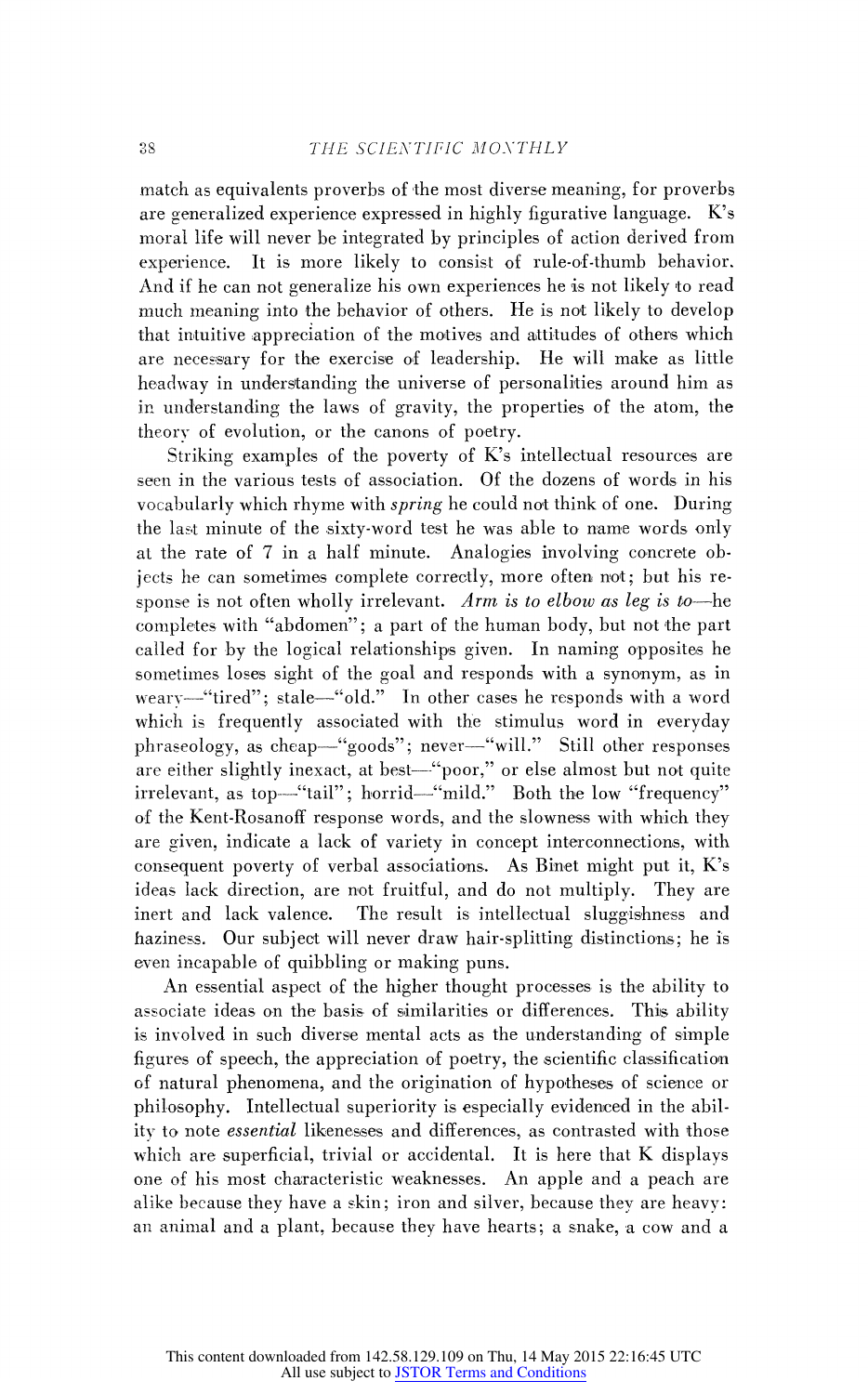sparrow, because they have a tail; grass, cotton, tree and thistle, because they are green. Other similarities given are far-fetched or inaccurate. A hat and a coat are alike because they are gold rimmed; a rose, a potato and a tree, because they have a skin or heart. There is little logical connection among  $K$ 's concepts; they do not light up one another; they have not been subsumed under classes; they lack definiteness, of content.

All of this is again brought out in the vocabulary test, which in a remarkable degree is a test of one's ability to distil concepts-from experience. Mere schooling affects it a little, but very little. Although K has attended school fourteen years, his vocabulary is less than a year beyond the standard for average children of his own *mental* age. Both the school and the cultural influences of a superior home have failed to give him an understanding of such common words as civil, brunette, bewail, priceless, disproportionate, tolerate, shrewd, repose, character or reputation. His definitions are occasionally infantile in form (given in terms of use, etc.), but are more often vague, or grossly inaccurate without being wholly irrelevant. For example, lecture means "to be taught"; ramble, "to go fast"; conscientious, "very good in his work"; brunette, "white"; tolerate, "to get away from." All of these words he has probably seen or heard scores of times, but he has failed to grasp their meanings because of inability to analyze the situations in which they have appeared.

Summing it all up we may say that  $K$  responds normally to simple situations directly sensed, and that his inferiority is chiefly evident in responses involving intellectual initiative, planning, range and flexibility of association, analysis of a situation into its elements, alertness, and the direction of attention toward the significant aspects of experience Most of all,  $K$  is stupid because he is not adept in the formation and manipulation of concepts; because he is unable to master the intellectual shorthand of general ideas.

What is the practical bearing of the above facts on K's vocational outlook? While an exact answer to this question is at present not possible, a few tentative predictions may be ventured. K is at present performing the duties of a regular clerk in his father's store, apparently with success, but it is unlikely that he will ever be able to manage a business of any considerable importance. That he will ever succeed his father in the local bank is hardly in the bounds of possibility. Perhaps he will know how to get credit and how to grant it with fair discretion, but he will never understand the principles of credit by which banking is carried on. He may learn how to purchase bonds, to clip coupons, and how to save his income; but he will never know what a bond is. That he could become a minister, lawyer or doctor is unthinkable. He will never engage in theological disputes or concern himself about